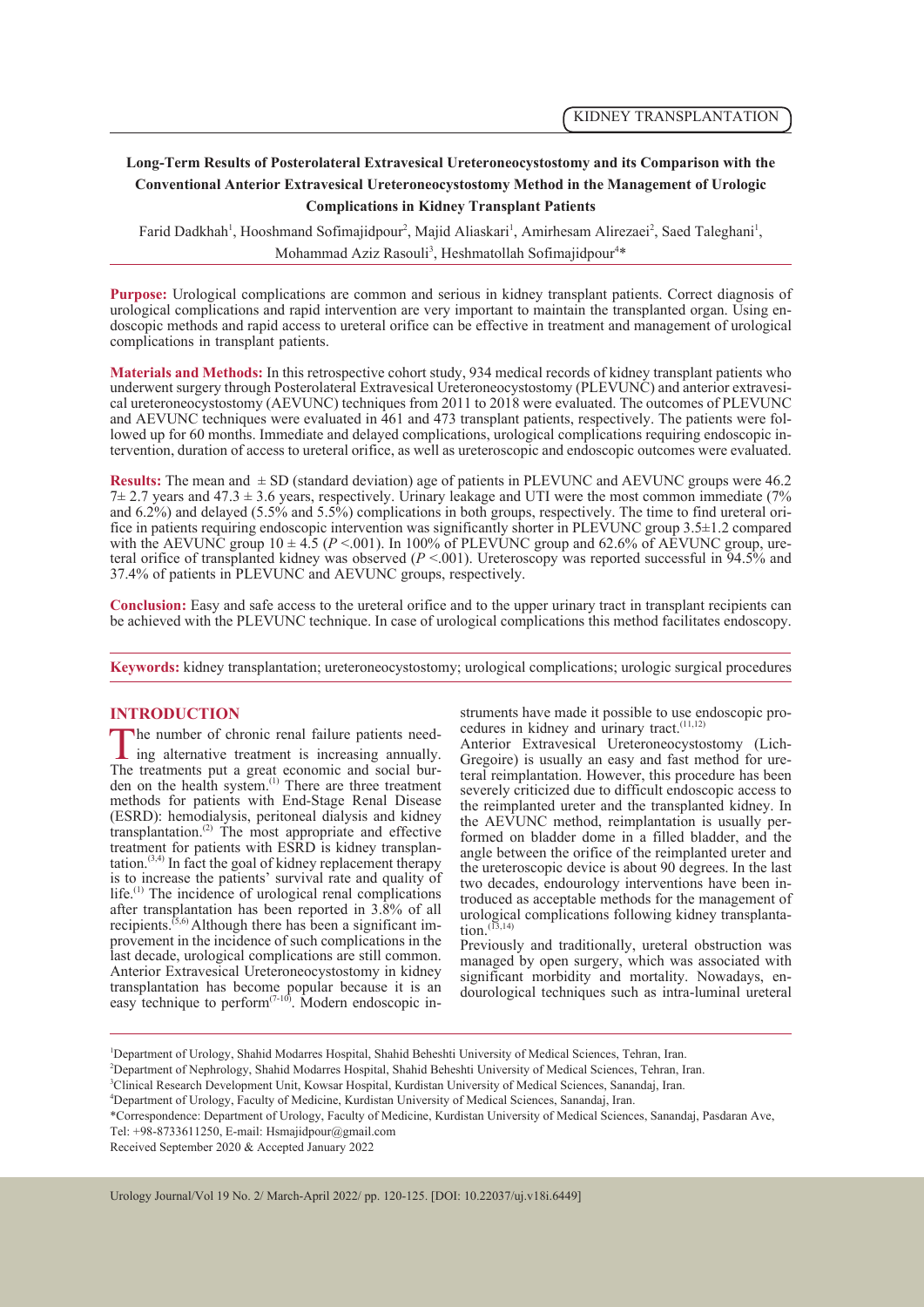| Variable a                                         |        | PLEVUNC $(N=461)$        | $AEVUNC (N=473)$         | P-value      |
|----------------------------------------------------|--------|--------------------------|--------------------------|--------------|
| Gender, N                                          | Male   | 316(68.5)                | 319 (67.4)               | .71          |
|                                                    | Female | 145(31.5)                | 154(32.6)                |              |
| Age (year); mean $\pm$ SD, (range)                 |        | $47.3 \pm 3.6$ (17-62)   | $46.2 \pm 2.7$ (19-59)   | .12          |
| Duration of dialysis before transplantation (year) |        | $3.5 \pm 0.8$ (1-9)      | $2.5 \pm 0.6$ (1-8)      | ${}_{0.001}$ |
| Duration of transplant surgery (minutes)           |        | $125 \pm 21$ (110-140)   | $120 \pm 17(107 - 139)$  | ${}_{0.001}$ |
| Preoperative creatinine                            |        | $8.2 \pm 1.2$ (6.5-11)   | $8.3 \pm 1.1 (7-11)$     | .18          |
| Preoperative BUN                                   |        | $90.4 \pm 14.1$ (80-115) | $95.7 \pm 16.2$ (80-120) | ${}_{0.001}$ |
|                                                    |        |                          |                          |              |

**Table 1.** Determination and comparison of demographic variables in the two groups.

**Abbreviations:** PLEVUNC, Posterolateral Extravesical Ureteroneocystostomy; AEVUNC, anterior extravesical ureteroneocystostomy; SD, standard deviation

a Continuous variables were compared by independent samples *t*-test

balloon dilatation and ureterotomy are associated with a high success rate.<sup>(1)</sup> Catheterization and passage of en-<br>dourological equipment as well as subsequent endouro-<br>logical procedures in AEVUNC technique are difficult, time consuming, and sometimes impossible.<sup>(4)</sup> Inability to manage complications with endoscopic procedures can lead to open surgery.(4,6) The need for an alternative method of ureteroneocystostomy has become apparent because it results in better access to ureter and facilbecause it results in better access to ureter and facil-<br>itates endourological interventions.<sup>(1,5,6)</sup> Based on this,<br>Therefore, it is claimed that by performing the alternative method of ureteroneocystostomy, the ureter orifice is more accessible and endoscopic interventions are more possible. This study was an attempt to compare and evaluate the long-term outcomes of PLEVUNC and AEVNUC ureteral reimplantation techniques to facilitate the endoscopic management of urologic complications in kidney transplant patients. Also we compared the abovementioned reimplantation techniques in terms of access to orifice of reimplanted ureter.

#### **MATERIALS AND METHODS**

#### *Study Population*

In this retrospective cohort study, medical records of 934 kidney transplant patients who underwent ureteral reimplantation with AVUNC and PLVUNC techniques were evaluated. All the patients were referred to Sha-<br>hid Modarres Hospital, affiliated to Shahid Beheshti University of Medical Sciences, from 2011 to 2018.<br>According to clinical conditions, the patients were assigned to one of the AVUNC and PLVUNC surgical techniques groups by the surgeon. The number of patients in PLEVUNC and AEVUNC groups were 461 and 473, respectively. Demographic characteristics of all 934 patients were recorded in a checklist. All donors were live unrelated. Immunosuppressive treatment pro-<br>tocols included induction with globulin antithymocytes

and maintenance therapy with prednisolone, tacrolimus or cyclosporine, and mycophenolate mofetil.

#### *Procedures*

The basic technical principles of the PLEVUNC that we have utilized are described briefly: The bladder was filled with saline solution and a 1-cm full-thickness in- cision was done in the posterolateral wall of the bladder traction on anterior bladder wall. An ellipse of mucosa was excised from the distal apex. At the distal segment of the ureter, a 1- cm lateral ureteral spatulation is per- formed and the edges were trimmed. Stent (7-Fr silastic urologic J-J stent) was left in the ureter and apical stitch was placed in spatulated ureter and passed inside out through most caudal portion of mucosal opening. The lated lower ureter was made using interrupted 4-0 Vic-<br>ryl sutures. Detrusor muscle was subsequently closed over the anastomosis using 4-0 Vicryl in interrupted fashion to create the antireflux mechanism. A distal fullthickness anchoring suture was used to keep the ureter from sliding cephalad in a submucosal tunnel.<sup>(13)</sup> After surgery, all patients were visited every month in the first year and then every 6 months for 5 years (60 months). They underwent physical and biochemical examination. At each visit, patients were evaluated by careful ultrasound and tests for urinary tract infections or signs of transplant rejection attacks and obstructive complications.

#### *Evaluations*

When a urological complication was suspected, various interventions such as IVP, DTPATC99M and CT scan were used. For all patients with persistent leakage in the surgical field, fluid analysis was performed. Hydronephrosis on ultrasound, obstructive uropathy on DTPA scanning, and increased creatinine were considered as ureteral obstruction. A month after the surgery, all pa-

| <b>Variables</b>   | PLEVUNC $(N=461)$ | $AEVUNC (N=473)$ | $P$ -value |  |
|--------------------|-------------------|------------------|------------|--|
| Nephrotic syndrome | 10(2.17)          | 9(1.90)          | .95        |  |
| Pyelonephritis     | 27 (5.86)         | 33 (6.98)        |            |  |
| V.U.R              | 6(1.30)           | 3(1.06)          |            |  |
| Glomerulonephritis | 45 (9.76)         | 41(8.67)         |            |  |
| Hypertension       | 133 (25.88)       | 136(28.76)       |            |  |
| Diabetes mellitus  | 100(21.70)        | 108(22.83)       |            |  |
| Polycystic kidney  | 37 (8.03)         | 32(6.77)         |            |  |
| kidney stone       | 29(6.29)          | 31(6.55)         |            |  |
| Amyloidosis        | 1(0.22)           | 0(0)             |            |  |
| Lupus              | 3(0.65)           | 2(0.42)          |            |  |
| Unknown            | 70 (15.18)        | 78 (16.4)        |            |  |

**Table 2.** Causes of renal failure in the two study groups.

**Abbreviations:** PLEVUNC, Posterolateral Extravesical Ureteroneocystostomy; AEVUNC, anterior extravesical ureteroneocystostomy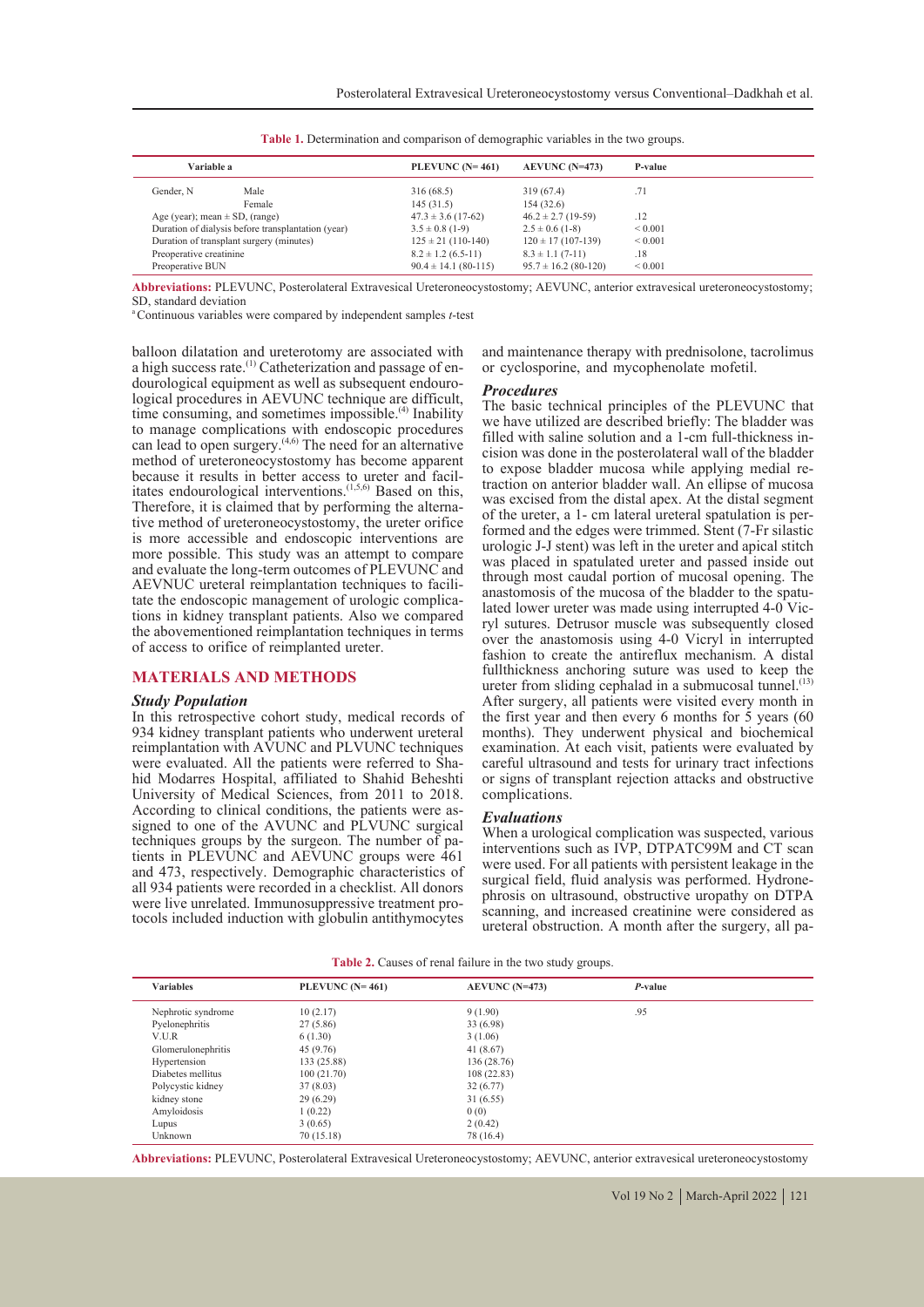|                         | <b>Variables</b>                        | PLEVUNC $(N=461)$ | $AEVUNC (N=473)$ | $P$ -value |
|-------------------------|-----------------------------------------|-------------------|------------------|------------|
| Immediate complications | Urinary Leakage                         | 32(7)             | 29(6.2)          | .92        |
|                         | Urosepsis                               | 0(0)              | 1(0.2)           |            |
|                         | Significant hematuria                   | 2(0.4)            | 2(0.4)           |            |
|                         | Ureteral necrosis                       | 0(0)              | 0(0)             |            |
|                         | Hydronephrosis after stent removal      | 17(3.7)           | 19(4)            |            |
|                         | Hematoma around the transplanted kidney | 4(0.8)            | 5(1)             |            |
|                         | No Complication                         | 406 (88)          | 417 (88.2)       |            |
| Delayed complications   | lymphocele                              | 4(0.8)            | 5(1)             | .61        |
|                         | Vesicoureteral reflux                   | 2(0.4)            | 8(1.7)           |            |
|                         | Urinary fistula                         | 0(0)              | 0(0)             |            |
|                         | <b>UVJ</b> Obstraction                  | 9(2)              | 11(2.3)          |            |
|                         | Urinary system stones                   | 9(2)              | 8(1.7)           |            |
|                         | UTI                                     | 25(5.5)           | 26(5.5)          |            |
|                         | Miss JJ stent                           | 2(0.4)            | 3(0.6)           |            |
|                         | No Complication                         | 410 (88.9)        | 412 (87.2)       |            |

**Table 3.** Immediate and delayed complications in the two study groups.

**Abbreviations:** PLEVUNC, Posterolateral Extravesical Ureteroneocystostomy; AEVUNC, anterior extravesical ureteroneocystostomy

tients underwent cystoscopy and the ureteral orifice was observed.

In patients who needed endourological surgery inter- vention due to complications, we initially attempted to access to the urinary system with endoscopic devices. Transplant results in the two groups were compared in tions. In both groups, a total of 145 patients required endoscopic intervention. Patients in the two groups were also compared based on successful ureteroscopy and manipulation Normal ureteroscopy was defined as success in reaching the pelvis of transplanted kidney. Main outcomes of this study were time to find ureteral orifice, ureteral orifice of transplanted kidney, and rate of successful ureteroscopy. Moreover, immediate and delayed complications and urological complications were primary and secondary outcomes. In order to comply with research ethics, all patients participating in the study were informed of the study.

*Ethical considerations* hid Beheshti University of Medical Sciences and regis-<br>tered with the code IR.SBMU.MSP.REC.1399.221.

## *Statistical Analysis*

Categorical variables are expressed as frequency (per- centage) and continuous variables are reported as Mean  $\pm$  SD. T-test was used for comparison of continuous data. Categorical data was compared by using Chisquare test and Fisher exact test. All statistical analysis was performed by STATA software version 16. *P* < .05 was considered as statistically significant.

#### **RESULTS**

The results of this study showed that in PLEVUNC group, 316 patients were male (68.5%) and 145 were female (31.5%) while in AEVUNC group, 319 patients were male  $(67.4\%)$  and 154 were female  $(32.6\%)$ . The mean  $\pm$  SD age in duration PLEVUNC group was 47.3  $\pm$  3.6 and in AEVUNC group was 46.2  $\pm$  2.7. There was no significant difference between the two groups of the patients in terms of sex and preoperative creatinine (*P*   $>$  .05) (**Table 1**). The mean  $\pm$  SD of transplant surgery in PLEVUNC group was  $125 \pm 21$  minutes and in AE-VUNC group was  $120 \pm 17$  minutes.

There was no significant difference between the two groups in terms of causes of renal failure ( $P = .95$ ). The most common causes of renal failure in two groups were hypertension (25.88% and 28.76%) and diabetes mellitus (21.70% and 22.83%) (**Table 2**).

In more than 88.9% of patients in PLEVUNC group and 87.2% patients in AEVUNC groups, no immediate and delayed complications were reported. There was no significant difference between the two groups in terms of immediate and delayed complications (*P* >.05). The most common delayed complication was UTI (5.5% in both groups). Vesicourerteral reflux as a urinary complication in AEVUNC method was four times more than PLEVUNC (1.7% Vs 0.4 %,). In both PLEVUNC and AEVUNC groups, urinary leakage was the most common immediate complication (7% and 6.2%, re- spectively) (**Table 3**).

The most common urological complication requiring endoscopic intervention in the two study groups was urinary leakage.

The PLEVUNC group had a urological complication

**Table 4.** Urological complications requiring endoscopic intervention in the two study groups

| <b>Variables</b>                   | PLEVUNC (N=461) | AEVUNC $(N=473)$ | P-value |
|------------------------------------|-----------------|------------------|---------|
| Urinary Leakage                    | 32(6.9)         | 29(6.1)          | .99     |
| Hydronephrosis after stent removal | 17(3.7)         | 19(4)            |         |
| lymphocele                         | 4(0.8)          | 5(1)             |         |
| Delayed UVJ Obstraction            | 9(1.9)          | 11(2.3)          |         |
| Urinary system stones              | 9(1.9)          | 8(1.7)           |         |
| Miss JJ stent                      | 2(0.4)          | 3(0.6)           |         |
| No Urologic Complications          | 388 (84.2)      | 398 (84.1)       |         |

**Abbreviations:** PLEVUNC, Posterolateral Extravesical Ureteroneocystostomy; AEVUNC, anterior extravesical ureteroneocystostomy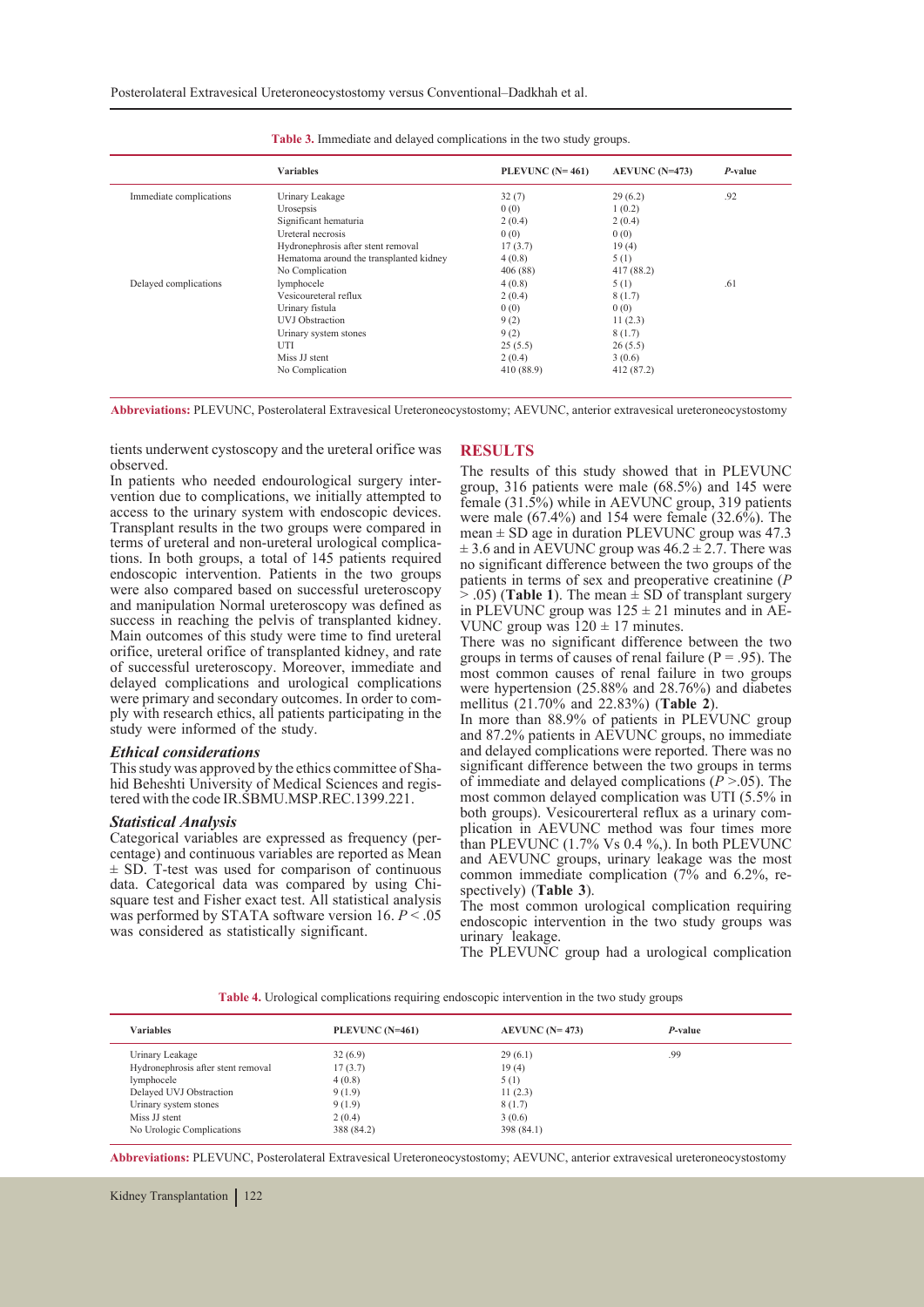| <b>Table 5.</b> Data regarding ureteroscopy.                                                                                                                                                                                                                |                       |                    |              |  |  |
|-------------------------------------------------------------------------------------------------------------------------------------------------------------------------------------------------------------------------------------------------------------|-----------------------|--------------------|--------------|--|--|
| Variables <sup>a</sup>                                                                                                                                                                                                                                      | PLEVUNC $(N=461)$     | $AEVUNC (N=473)$   | P-value      |  |  |
| Mean time to find ureteral orifice (min)                                                                                                                                                                                                                    | $3.5 \pm 1.2$ (2.5-6) | $10 \pm 4.5(7-11)$ | ${}_{0.001}$ |  |  |
| Finding of Ureteral orifice of transplanted kidney                                                                                                                                                                                                          | 73 (100)              | 47(62.5)           | ${}_{0.001}$ |  |  |
| Successful ureteroscopy                                                                                                                                                                                                                                     | 69(94.5)              | 28(37.5)           | ${}_{0.001}$ |  |  |
| $\lambda$ is the second international property of $\lambda$ in $\lambda$ is a second international property of $\lambda$ is a second international property of $\lambda$ is a second international property of $\lambda$ is a second international property |                       |                    |              |  |  |

**Abbreviations:** PLEVUNC, Posterolateral Extravesical Ureteroneocystostomy; AEVUNC, anterior extravesical ureteroneocystostomy <sup>a</sup> Continuous variables were compared by independent samples *t*-test

requiring endoscopic intervention rate of 15.8%, which did not significantly differ from those in AEVUNC group (15.9%) ( $P = .99$ ). Urinary leakage was encountered in 32 (6.9%) patients in PLEVUNC group and 29 (6.1%) in AEVUNC group (**Table 4**).

The results showed that the time to find ureteral orifice<br>in patients requiring endoscopic intervention was siginficantly shorter in PLEVUNC group compared with that of the AEVUNC group  $(3.5 \pm 1.2 \text{ minutes vs. } 10$  $\pm$  4.5 minutes) (*P* < .001) (**Table 5**). In 73 (100%) of PLEVUNC group and 47 (62.6%) of AEVUNC group, ureteral orifice of transplanted kidney was observed  $(P < .001)$ . The results showed that the success rate of ureteroscopy in PLEVUNC group was significantly higher than that of the AEVUNC group. The success rate of ureteroscopy in PLEVANC and AEVUNC groups were 69 (94.5%) and 28 (37.4%), respectively  $(P \le 0.001)$ (**Table 5**).

The results of this study showed that 407 patients (88.2%) in PLEVUNC group and 420 patients (88.8%) athy. The mean creatinine one year after the surgery was 1.34 in the PLEVUNC group and 1.37 in the AEVUNC group, there was no significant difference between the two groups  $(P = .19)$ .

## **DISCUSSION**

One of the major concerns in ureteroneocystostomy is endurological access to the ureter after transplantation. In this study, the success rate and ease of access to the ureter and endoscopic interventions in two methods PLEVUNC and AEVUNC were evaluated. The most common causes of renal failure in two groups were hypertension  $(25.88\%$  and  $28.76\%)$  and diabetes mellitus  $(21.70\%$  and  $22.83\%)$ , respectively. In more than 88% of the patients, no immediate and delayed complications were reported. In both PLEVUNC and AEVUNC groups, urinary leakage was the most common immedi- ate complication (7% and 6.2%, respectively).

There was no significant difference between the two groups in terms of immediate and delayed complications  $(P > .05)$ . The most common delayed complication was UTI (5.5% in both groups). Vesicourerteral reflux as a urinary complication in AEVUNC method was four times more than that of PLEVUNC (1.7% Vs 0.4 %,). In the PLEVUNC method, the angle created by the spatula helps to prevent vesicourerteral reflux. The inner part of the ureter is surrounded by the muscles of the posterior bladder wall, which inverts the uretera mucosa inside the bladder lumen. $(13)$  In a study by Sanei et al., which evaluated urological complications in two Full-Thickness Single Layer Anastomosis and Lich-Gregoir methods, vesicouvertral reflux was reported as  $7.4\%$  in the Lich-Gregoir group<sup> $(14)$ </sup> which was higher than the results of our study. In a study by Balaban et al. they concluded that endoscopic treatment of symptomatic VUR in transplanted kidney is a safe and feasible procedure.<sup>(15)</sup><br>There were no urological complications, requiring en-

doscopic intervention, in 84% of the patients in both groups. There was also no significant difference between the two groups in terms of urological complications requiring endoscopic intervention ( $P > .05$ ). In our study urinary leakage was the most common urological complication. In the previous studies, urinary leakage has been reported as one of the most common urological complication after transplantation.<sup> $(12,14,18)$ </sup>

In endoscopy procedure, easy and safe access to reim- planted ureter and renal pelvis is important. The results of our study showed that the time to find ureteral orifice in patients requiring endoscopic intervention was significantly shorter in PLEVUNC group compared with that of AEVUNC group (3.5 minutes vs. 10 minutes),  $(P < .001)$ . PLEVUNC provides approximate anatomiexteed to cal location for the ureteral orifice, as well as approximate normal anatomical alignment for the ureter. In this method, ureteral reimplantation is performed in the posterior side of the bladder, which is closer to the anatomical location of the ureteral orifice, as a result ifice is easier. $(13)$  Reoperation on transplanted kidneys is associated with a significant increase in morbidity and mortality. The mortality rate for patients who underwent open correction of ureteral stenosis has been reported as  $8\%$ .<sup>(19)</sup> Currently, the first treatment for ure-<br>teral obstruction in a transplanted kidney is endoscopy. (20) The first option for treatment of ureteral obstruction, which occurs in 2% to 10% of renal transplant patients postoperatively is interventional radiological methods. If all of these methods are unsuccessful, surgical treat-<br>ment should be applied.<sup>(21)</sup>

In our study in 100% (73 patients) of PLEVUNC group and 37.4% (28 patients) of AEVUNC group, ureteral orifice of transplanted kidney was observed during the procedure  $(P \le 0.001)$ . Ureteroscopy success rate was 94.5% (69 patients) in PLEVUNC group and 37.4% (28 patients) in AEVUNC group and the difference between two groups was statistically significant  $(P < .001)$ .

There are limited studies related to our study topic. In the previous study by Dadkhah et al, done with a fewer patients, conducted with the aim of easier access to the upper urinary tract in transplanted kidney with the help of endoscopic devices, the results of renal transplantation comparing two techniques of AEVUNC and PLEVUNC were evaluated. They also compared ure-<br>teral and nonureteral complications at 36- to 51-month<br>follow-up. The results showed that access to ureteral orifice and endoscopic interventions were easier in PLEVUNC than AEVUNC methods and the general complications of PLEVUNC technique were not significantly different from that of the AEVUNC, which is the usual method.<sup>(13)</sup> Krajewski et al. concluded in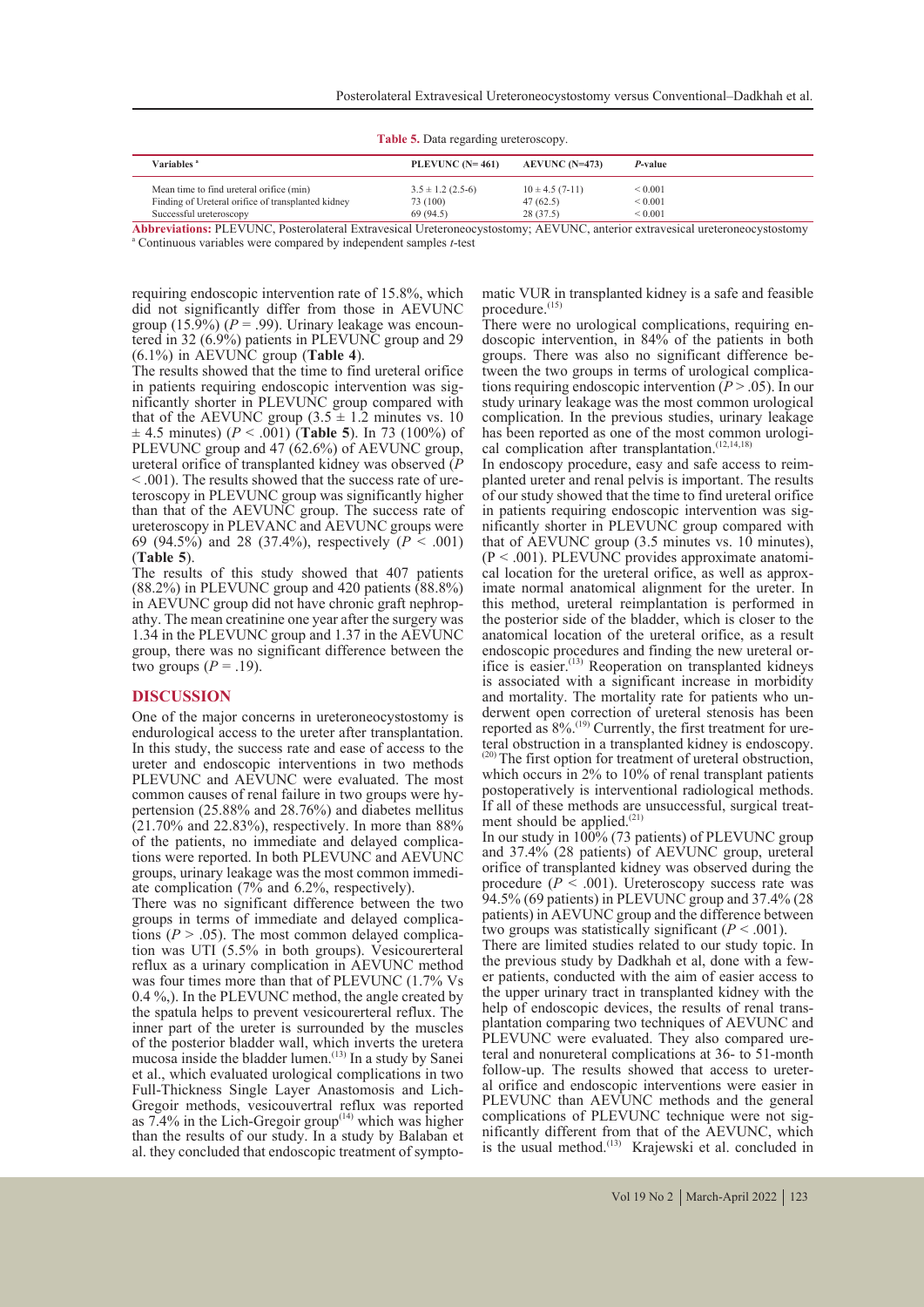their study that most urological complications could be successfully treated with endourological procedures and kidney function improved in most patients.<sup>(16)</sup> In the study by Ooms et al., 50 patients who had ureter stricture following kidney transplantation were treated with antegrade balloon dilatation which was technically successful in 86%.<sup>(17)</sup> Endoscopic treatment of ureteral stenosis after kidney transplantation is recommended to prevent complications of open surgical treatment.<sup>(18)</sup><br>The present study was performed with a higher statisti-

cal population and longer follow-up of patients. It con-<br>firmed the success and ease of access of endourology interventions in reimplanted patients with PLEVUNC technique. Limitation of this study is, the study was performed as a retrospective group and it could have been done as a clinical trial. The study was also conducted at a center.

# **CONCLUSIONS**

The study showed that ureteroneocystostomy by PLE-VUNC method provides easy and safe access to the ure- teral orifice and upper urinary tract in kidney transplant recipients.

This method facilitates endoscopic intervention in case of urological complications. Therefore, it is recom- mended to use PLEVUNC method instead of AEVUNC method in kidney transplantation.

# **ACKNOWLEDGEMENT**

The study was sponsored by the deputy of research and technology of Shahid Beheshti University of Medical Scienc¬es, Tehran, Iran.

# **CONFLICT ON INTEREST**

The authors declare that there is no conflict of interest.

# **REFERENCES**<br>1. Veale JI.

- **1.** Veale JL, Yew J, Gjertson DW, Smith CV, Singer JS, Rosenthal JT, Gritsch HA. Longterm comparative outcomes between 2 common ureteroneocystostomy techniques for renal transplantation. J Urol. 2007 Feb;177:632-6.
- **2.** Wong G, Howard K, Chapman JR, Chadban S, Cross N, Tong A, Webster AC, Craig JC. Comparative survival and economic benefits of deceased donor kidney transplantation and dialysis in people with varying ages and comorbidities. PloS one. 2012 Jan 18;7:e29591.
- **3.** Salehipour M, Salahi H, Jalaeian H, Bahador A, Nikeghbalian S, Barzideh E, Ariafar A, Malek-Hosseini SA. Vascular complications following 1500 consecutive living and cadaveric donor renal transplantations: a single center study. Saudi J Kidney Dis Transp. 2009 Jul 1;20:570.
- **4.** El‐Mekresh M, Osman Y, Ali‐El‐Dein B, El‐Diasty T, Ghoneim MA. Urological complications after living-donor renal transplantation. BJU international. 2001 Mar;87:295-306.
- **5.** Slagt IK, Ijzermans JN, Visser LJ, Weimar W, Roodnat JI, Terkivatan T. Independent risk factors for urological complications after deceased donor kidney transplantation. PLoS

One. 2014; 9:e91211.

- **6.** Streem SB. Endourological management of urological complications following renal transplantation. Seminars urol. 1994:12 : 123- 133
- **7.** Shah S, Nath V, Gopalkrishnan G, Pandey AP, Shastri JC. Evaluation of extravesical and Leadbetter‐Politano ureteroneocystostomy in renal transplantation. Br. J. Urol. 1988 Nov;62:412-3.
- **8.** Wasnick RJ, Butt KM, Laungani G, Shirani K, Hong JH, Adamsons RJ, Waterhouse K. Evaluation of Anterior Extra Vesical Ureteroneocystostomy in Kidney Transplantation. Urol. J. 1981 Sep;126:306-7.
- **9.** Hefty TR. Experience with parallel incision extravesical ureteroneocystostomy in renal transplantation. J Urol. 1985 Sep;134:455-6.
- **10.** Mohammadi Fallah MR, Taghizadeh Afshari A, Asadi M, Sharafi AH. Comparision of barry and barry-taguchi ureterovesical reimplantation techniques in kidney transplantations: a randomized clinical trial. Int J Organ Transplant Med. 2010;1:77-83..
- **11.** Krambeck AE, Gettman MT, BaniHani AH, Husmann DA, Kramer SA, Segura JW. Management of nephrolithiasis after Cohen cross-trigonal and Glenn-Anderson advancement ureteroneocystostomy. J Urol. 2007 Jan 1;177:174-79.
- **12.** Buttigieg J, Agius-Anastasi A, Sharma A, Halawa A. Early urological complications after kidney transplantation: An overview. World J Transplant. 2018 Sep 10;8:142-149.
- **13.** Dadkhah F, Asgari MA, Tara A, Safarinejad MR. Modified ureteroneocystostomy in kidney transplantation to facilitate endoscopic management of subsequent urological<br>complications. Int Urol Nephrol. 2010; Int Urol Nephrol. 2010; 42:285-93.
- **14.** Sanei B, Hashemi M, Tabataei A, et al. A Comparison between Two Kidney Transplant Ureteroneocystostomy Thickness Single Layer Anastomosis and Lich-Gregoir. J Univer Surg. 2016, 4:56-59.
- **15.** Balaban M, Ozkaptan O, Cubuk A, Sahan A, Duzenli M, Tuncer M. Endoscopic treatment of symptomatic VUR disease after the renal transplantation: analysis of 49 cases. Clin Exp Nephrol. 2020 May;24:483-88.
- **16.** Krajewski W, Dembowski J, Kołodziej A, Małkiewicz B, Tupikowski K, Matuszewski M, et al. Urological complications after renal transplantation - a single centre experience. Cent European J Urol. 2016;69:306-311.
- **17.** Ooms LSS, Moelker A, Roodnat JI, Ijzermans JNM, Idu MM, Terkivatan T. Antegrade Balloon Dilatation as a Treatment Option for Posttransplant Ureteral Strictures: Case Series of 50 Patients. Exp Clin Transplant. 2018; 16:150-155.
- **18.** Frattini A, Capocasale E, Granelli P, Mazzoni MP, Maestroni MP, Dalla Valle R, et al. Endourological management of ureteral stenosis and vesicoureteral reflux after renal transplantation. Urologia. 2007;74:212-6.